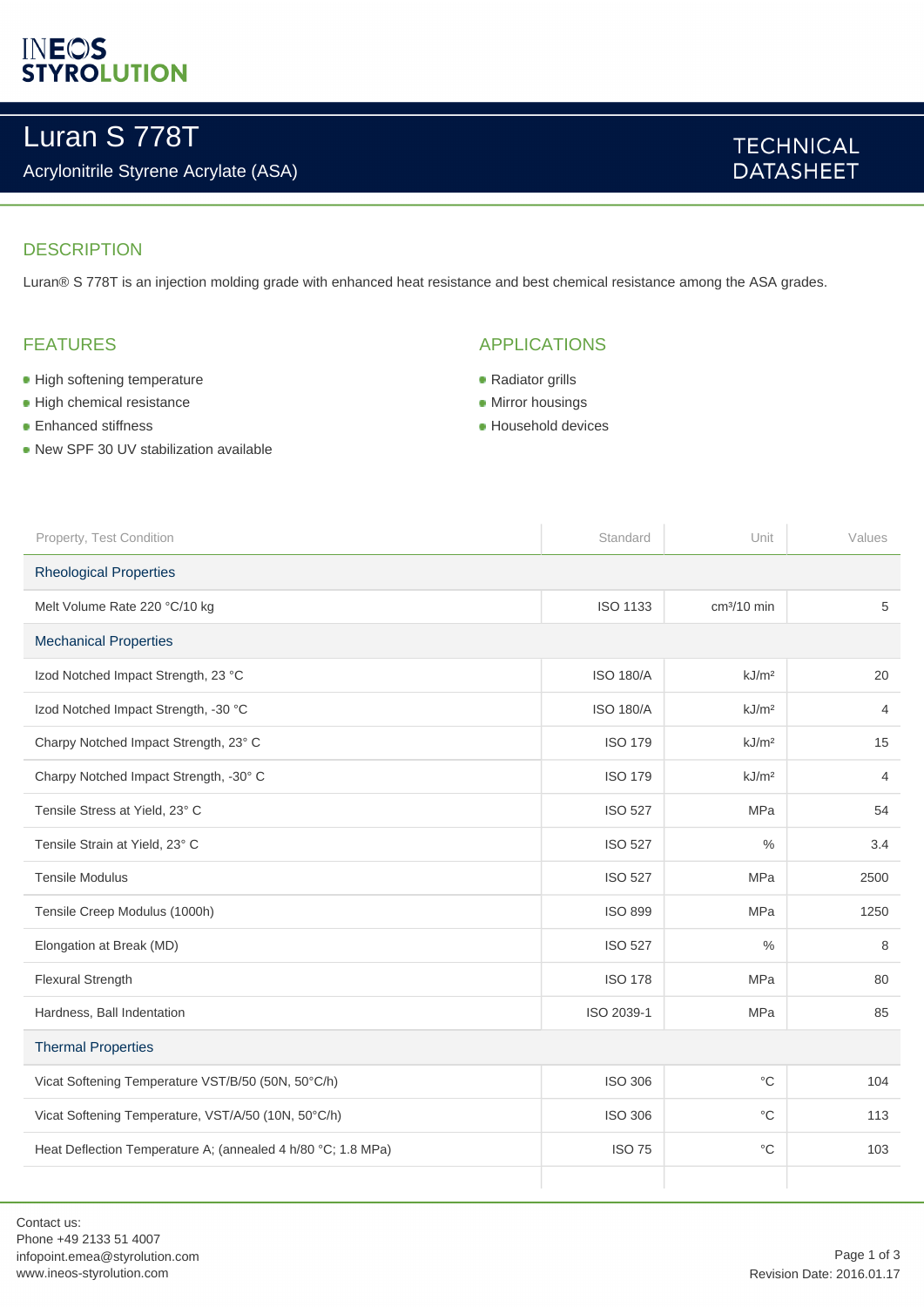# **INEOS**<br>STYROLUTION

# Luran S 778T

## Acrylonitrile Styrene Acrylate (ASA)

# **TECHNICAL DATASHEET**

| Property, Test Condition                                      | Standard        | Unit              | Values      |  |
|---------------------------------------------------------------|-----------------|-------------------|-------------|--|
| Heat Deflection Temperature B; (annealed 4 h/80 °C; 0.45 MPa) | <b>ISO 75</b>   | $^{\circ}C$       | 106         |  |
| Coefficient of Linear Thermal Expansion                       | ISO 11359       | 10^(-6)/°C        | $80 - 110$  |  |
| <b>Thermal Conductivity</b>                                   | DIN 52612-1     | W/(m K)           | 0.17        |  |
| <b>Electrical Properties</b>                                  |                 |                   |             |  |
| Dielectric Constant (100 Hz)                                  | IEC 60250       | $\overline{a}$    | 3.9         |  |
| Dissipation Factor (100 Hz)                                   | IEC 60250       | $10^(-4)$         | 90          |  |
| Dissipation Factor (1 MHz)                                    | IEC 60250       | $10^(-4)$         | 330         |  |
| <b>Volume Resistivity</b>                                     | IEC 60093       | Ohm*m             | 1E12        |  |
| <b>Surface Resistivity</b>                                    | IEC 60093       | Ohm               | $1e + 013$  |  |
| <b>Other Properties</b>                                       |                 |                   |             |  |
| Density                                                       | <b>ISO 1183</b> | kg/m <sup>3</sup> | 1070        |  |
| Water Absorption, Saturated at 23°C                           | ISO 62          | $\%$              | 1.65        |  |
| Moisture Absorption, Equilibrium 23°C/50% RH                  | ISO 62          | $\frac{0}{0}$     | 0.35        |  |
| Processing                                                    |                 |                   |             |  |
| Linear Mold Shrinkage                                         | ISO 294-4       | $\%$              | $0.5 - 0.9$ |  |
| Melt Temperature Range                                        | <b>ISO 294</b>  | $^{\circ}$ C      | $240 - 280$ |  |
| Mold Temperature Range                                        | <b>ISO 294</b>  | $^{\circ}C$       | 60          |  |
| <b>Injection Velocity</b>                                     | <b>ISO 294</b>  | mm/s              | 200         |  |
| Drying Temperature                                            |                 | $^{\circ}C$       | 80          |  |
| Drying Time                                                   |                 | h                 | $2 - 4$     |  |

Typical values for uncolored products